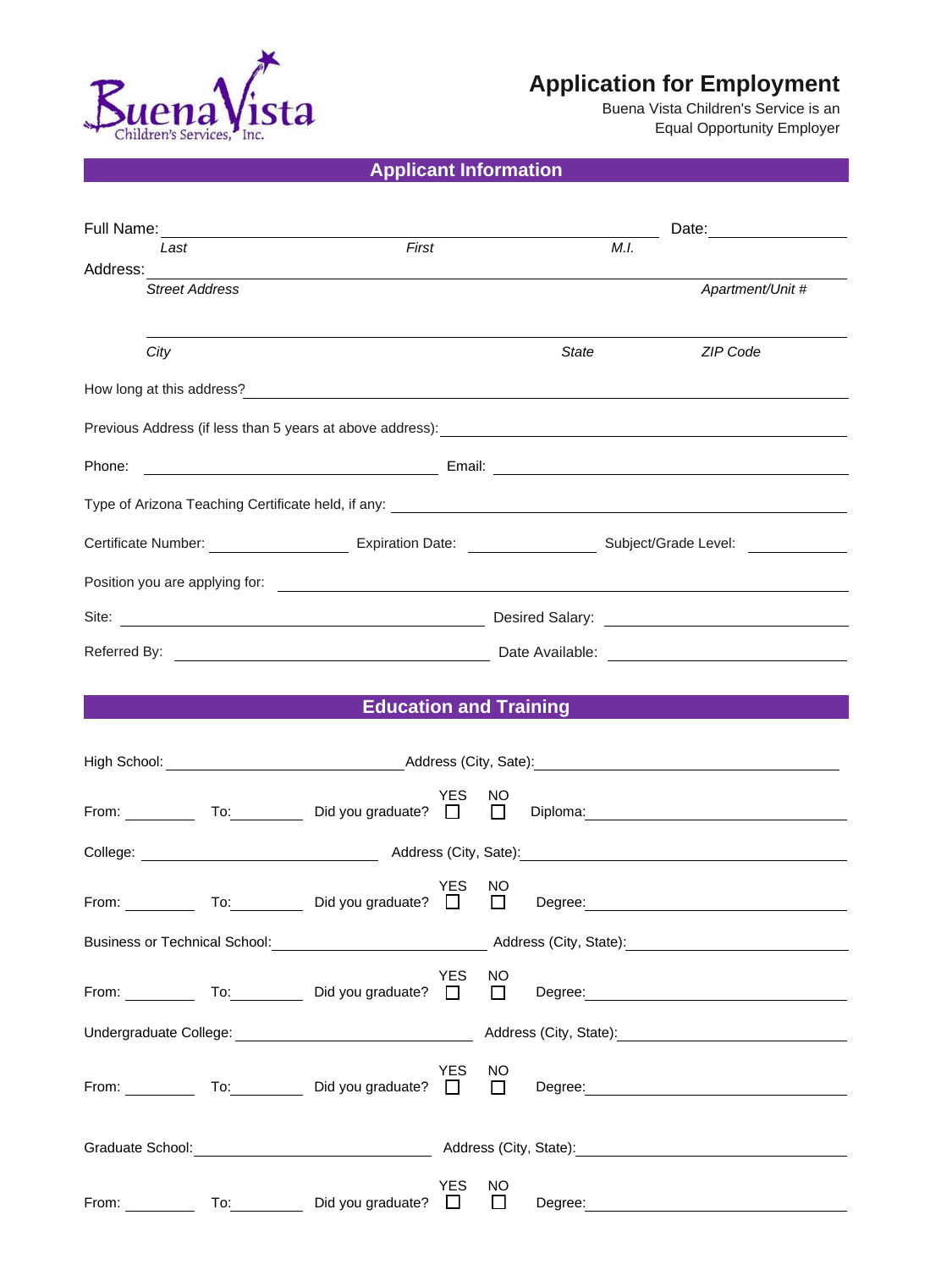# **Previous Employment**

|            |                                                                    |                                                                                                                                                                                                                                      | Phone: 2000 2000 2010 2010 2010 2010 2021 2022 2022 2023 2024 2022 2023 2024 2022 2023 2024 2025 2026 2027 20                                                                                                                  |  |  |  |
|------------|--------------------------------------------------------------------|--------------------------------------------------------------------------------------------------------------------------------------------------------------------------------------------------------------------------------------|--------------------------------------------------------------------------------------------------------------------------------------------------------------------------------------------------------------------------------|--|--|--|
| Address:   |                                                                    | <u> 1989 - Johann Barn, mars and de Brasilian (b. 1989)</u>                                                                                                                                                                          | Supervisor: Victor Communication Communication Communication Communication Communication Communication Communication                                                                                                           |  |  |  |
| Job Title: |                                                                    | <b>National Starting Salary:</b>                                                                                                                                                                                                     | Ending Salary: Management Contains                                                                                                                                                                                             |  |  |  |
|            |                                                                    |                                                                                                                                                                                                                                      |                                                                                                                                                                                                                                |  |  |  |
|            |                                                                    |                                                                                                                                                                                                                                      |                                                                                                                                                                                                                                |  |  |  |
|            | May we contact your previous supervisor for a reference? $\Box$    | <b>YES</b><br>NO<br>$\perp$                                                                                                                                                                                                          |                                                                                                                                                                                                                                |  |  |  |
|            |                                                                    |                                                                                                                                                                                                                                      |                                                                                                                                                                                                                                |  |  |  |
| Address:   |                                                                    | <u> 2000 - Andrea Andrew Maria (h. 1878).</u>                                                                                                                                                                                        | Supervisor: 2000                                                                                                                                                                                                               |  |  |  |
|            |                                                                    |                                                                                                                                                                                                                                      | Ending Salary:<br><u>Ending Salary:</u>                                                                                                                                                                                        |  |  |  |
|            |                                                                    |                                                                                                                                                                                                                                      |                                                                                                                                                                                                                                |  |  |  |
|            |                                                                    |                                                                                                                                                                                                                                      |                                                                                                                                                                                                                                |  |  |  |
|            | May we contact your previous supervisor for a reference? $\square$ | <b>YES</b><br>NO<br>$\Box$                                                                                                                                                                                                           |                                                                                                                                                                                                                                |  |  |  |
|            |                                                                    |                                                                                                                                                                                                                                      |                                                                                                                                                                                                                                |  |  |  |
|            |                                                                    |                                                                                                                                                                                                                                      |                                                                                                                                                                                                                                |  |  |  |
| Address:   |                                                                    | <u> 1989 - Andrea Stadt Britain, amerikansk politiker (</u>                                                                                                                                                                          | Supervisor: Victor Contract Contract Contract Contract Contract Contract Contract Contract Contract Contract Co                                                                                                                |  |  |  |
| Job Title: |                                                                    | Starting Salary: Management Communication Starting Salary:                                                                                                                                                                           | Ending Salary: Management Contains                                                                                                                                                                                             |  |  |  |
|            |                                                                    |                                                                                                                                                                                                                                      | Responsibilities: Network and the second service of the service of the service of the service of the service of the service of the service of the service of the service of the service of the service of the service of the s |  |  |  |
|            |                                                                    |                                                                                                                                                                                                                                      |                                                                                                                                                                                                                                |  |  |  |
|            | May we contact your previous supervisor for a reference?           | <b>YES</b><br><b>NO</b><br>$\perp$<br>$\perp$                                                                                                                                                                                        |                                                                                                                                                                                                                                |  |  |  |
|            |                                                                    |                                                                                                                                                                                                                                      |                                                                                                                                                                                                                                |  |  |  |
| Address:   |                                                                    |                                                                                                                                                                                                                                      |                                                                                                                                                                                                                                |  |  |  |
|            |                                                                    |                                                                                                                                                                                                                                      |                                                                                                                                                                                                                                |  |  |  |
| Job Title: |                                                                    | Starting Salary: <u>New York: New York: New York: New York: New York: New York: New York: New York: New York: New York: New York: New York: New York: New York: New York: New York: New York: New York: New York: New York: New </u> | Ending Salary:<br><u>Ending Salary:</u>                                                                                                                                                                                        |  |  |  |
|            |                                                                    |                                                                                                                                                                                                                                      |                                                                                                                                                                                                                                |  |  |  |
|            |                                                                    |                                                                                                                                                                                                                                      |                                                                                                                                                                                                                                |  |  |  |
|            | May we contact your previous supervisor for a reference?           | <b>YES</b><br>NO.<br>$\Box$<br>□                                                                                                                                                                                                     |                                                                                                                                                                                                                                |  |  |  |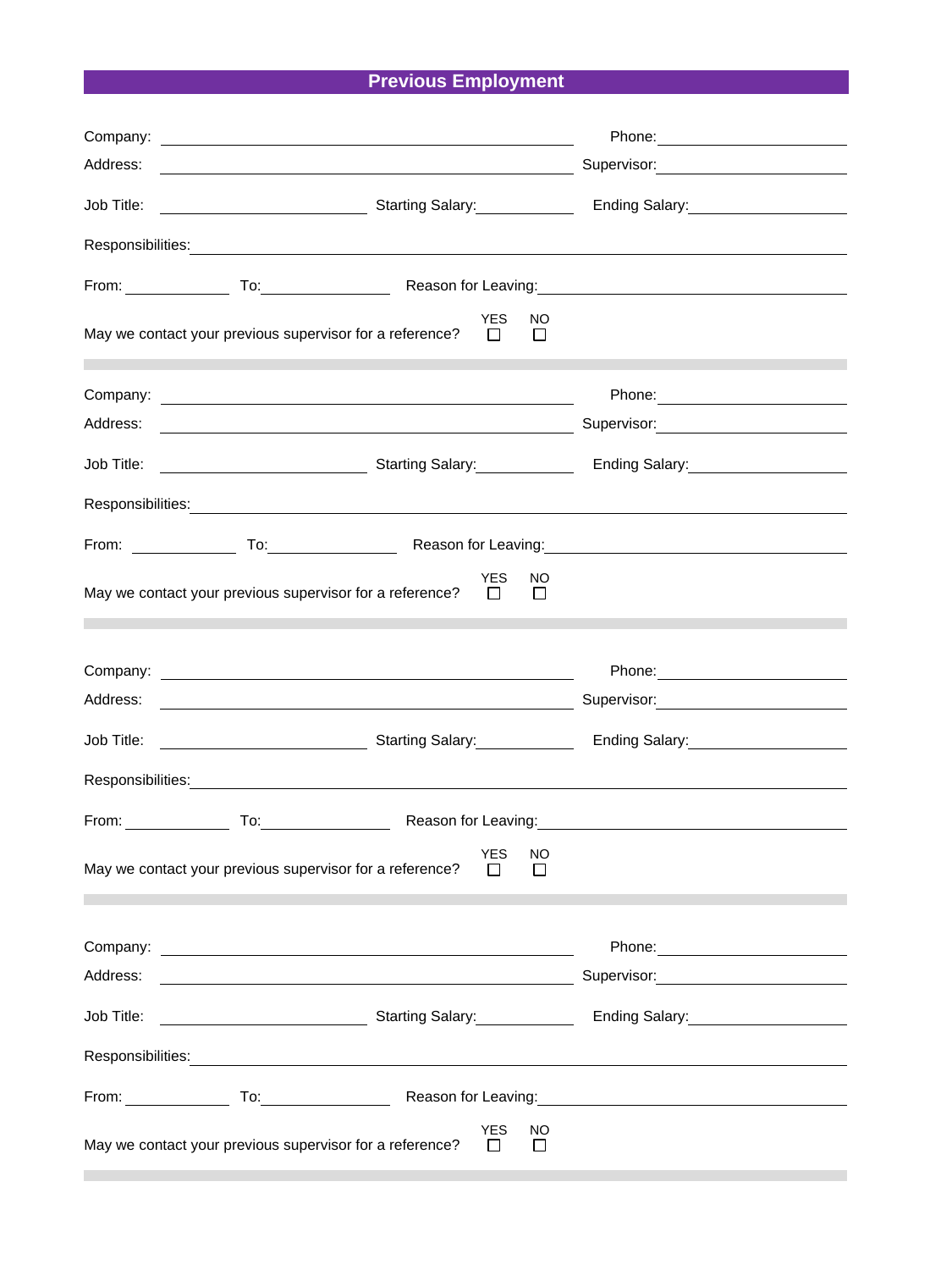### **References**

|                       | Phone: <u>_____________</u>     |
|-----------------------|---------------------------------|
|                       |                                 |
| <b>Street Address</b> | Apartment/Unit #                |
|                       |                                 |
|                       |                                 |
|                       |                                 |
|                       |                                 |
|                       |                                 |
| <b>Street Address</b> | Apartment/Unit #                |
|                       |                                 |
|                       |                                 |
|                       |                                 |
|                       | Phone: <u>www.community.com</u> |
| Address:              |                                 |
| <b>Street Address</b> | Apartment/Unit #                |
|                       |                                 |
|                       |                                 |
|                       |                                 |

# *(If applying for your first job, you may use academic references)*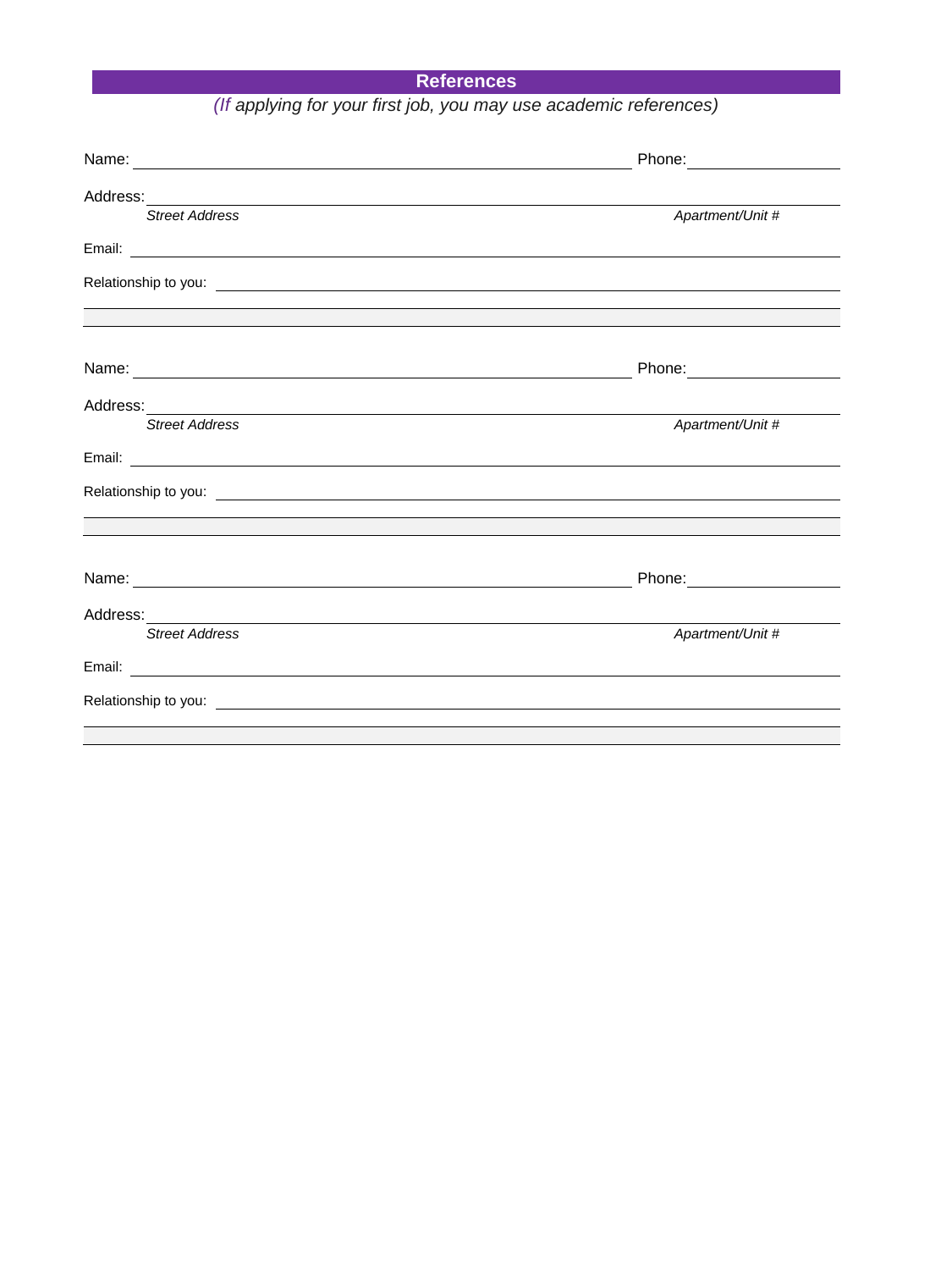"YES" answers to any of the following questions will not necessarily result in denial of employment. BVCS will consider all circumstances, including the date and nature of events you describe below. Your written explanation will assist the district in determining your eligibility for employment.

1. Have you been convicted of, admitted committing, or are you awaiting trial for any crime? (excluding only minor traffic violations not involving any allegation of drug or alcohol impairment) You must answer Yes even if the matter was dismissed, deferred, vacated or expunged. If you answer "YES" you must provide dates of the proceedings, the court where the proceedings occurred, a statement of the accusation against you and the final disposition of the case.

YES NO

Explanation:

2. Have you been dismissed (fired) from any job, or resigned at the request of your employer, or while charges against you or an investigation of your behavior was pending? You must answer yes even if this matter was resolved with any form of settlement or severance agreement, regardless of the terms. If you answer "YES" you must provide the date of the termination of employment, the name, address, and telephone number of the employer's) and a statement of the alleged reason for termination.

YES\_\_\_\_\_ NO\_\_\_\_\_

Explanation:

3. Have you ever had any licenses or certificate of any kind (teaching or otherwise) revoked or suspended, or have you in any way been sanctioned by, or is any charge or complaint now pending against you before any licensing, certification, or other regulatory agency or body, private or public? If you answer "YES" you must provide dates where proceeding took place, a statement of the accusation against you and final disposition.

YES<sup>NO</sup>

Explanation:

4. Are you now being investigated for any alleged misconduct or other alleged grounds for discipfine by any licensing certification or other regulatory body? (teacher certification or other) or by your current or any previous employer) If you answer "YES" you must provide the name, address, and telephone number of the employer or licensing body and a statement of the accusations against you.

| $YES$ NO $\qquad$                                                                         |
|-------------------------------------------------------------------------------------------|
| Explanation: _________________________                                                    |
| 5. Have you been convicted of a dangerous crime against children defined in AR 13-6-4.01? |
| $YES$ NO $\qquad$                                                                         |
| Explanation:                                                                              |